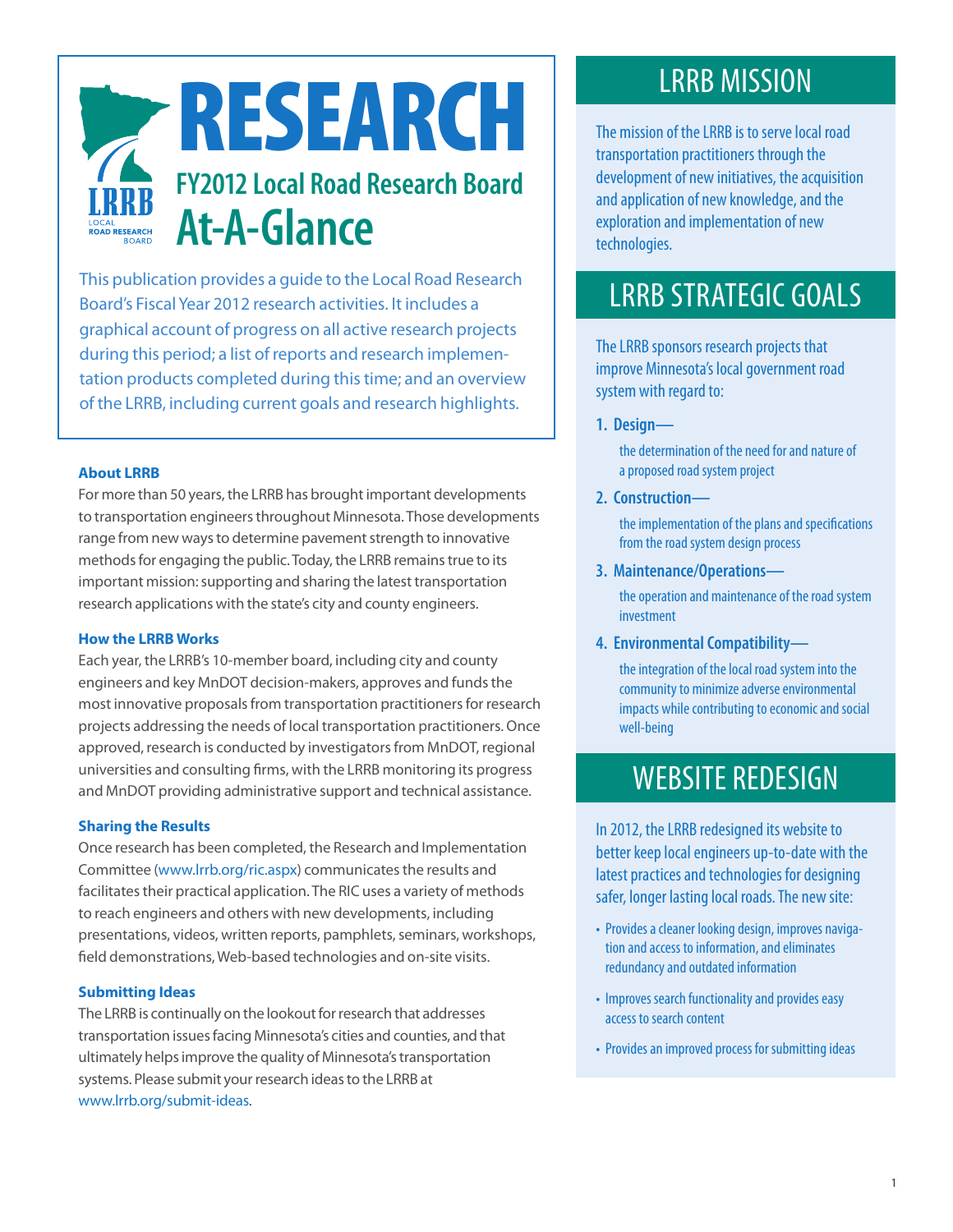To obtain more information about the projects listed in this publication, search for reports and Technical Summaries, and initiate queries, visit [www.lrrb.org](http://www.lrrb.org). The website lists LRRB members, provides news and events information, explains more about the LRRB's mission and plans, and provides links to a variety of Web-based tools to help in areas such as pavement design, management and rehabilitation; geosynthetics design; crash data analysis; and connections to local and national resources.

## LRRB BOARD MEMBERS

## 2012

Rick West (Chair), Otter Tail County Julie Skallman, State Aid Division Tom Ravn, MnDOT Office of Construction & Innovative Contracting Linda Taylor, MnDOT Research Services Bruce Hasbargen, Beltrami County Lyndon Robjent, Carver County Tim Stahl, Jackson County Steve Koehler, City of New Ulm John Powell, City of Savage Laurie McGinnis, University of Minnesota CTS

## 2011

Rick West (Chair), Otter Tail County Julie Skallman, State Aid Division Tom Ravn, MnDOT Office of Construction & Innovative Contracting Linda Taylor, MnDOT Research Services Mitch Anderson, Stearns County Bruce Hasbargen, Beltrami County Sue Miller, Freeborn County Deb Bloom, City of Roseville Steve Koehler, City of New Ulm Laurie McGinnis, University of Minnesota CTS

## RESEARCH IMPLEMENTATION COMMITTEE (RIC) MEMBERS

#### 2012

Rich Sanders (Chair), Polk County Jeff Hulsether, City of Brainerd Mitch Rasmussen, Scott County Dave Robley, Douglas County Tim Stahl, Jackson County Klayton Eckles, City of Woodbury Walter Leu, MnDOT Rick Kjonaas, MnDOT Maureen Jensen, MnDOT Nicole Peterson, MnDOT Farideh Amiri, MnDOT Jim Grothaus, University of Minnesota

#### 2011

Rich Sanders (Chair), Polk County Tom Colbert, City of Eagan Jeff Hulsether, City of Brainerd Mitch Rasmussen, Scott County Tim Stahl, Jackson County Sue Miller, Freeborn County Walter Leu, MnDOT Rick Kjonaas, MnDOT Maureen Jensen, MnDOT Ben Worel, MnDOT Farideh Amiri, MnDOT Jim Grothaus, University of Minnesota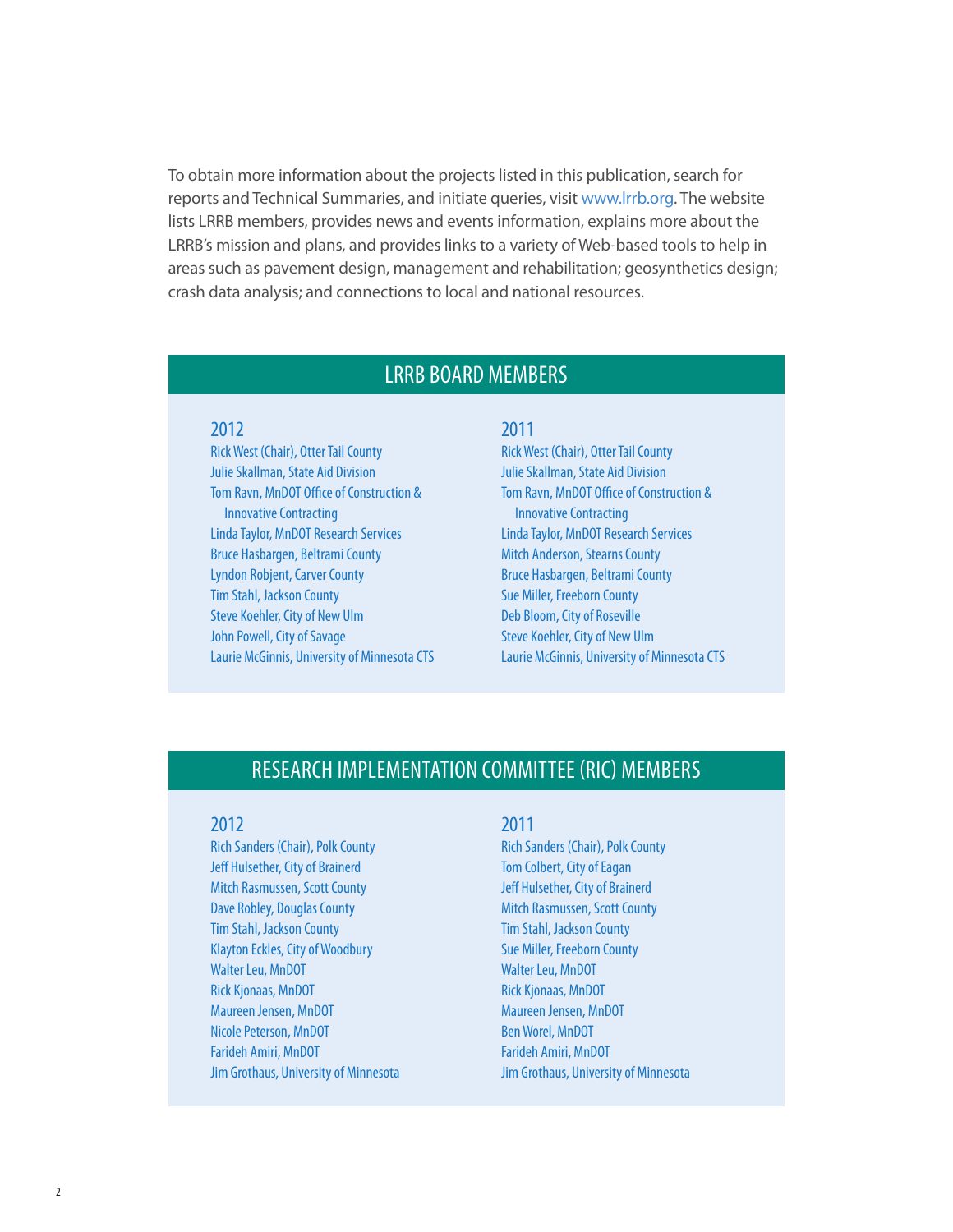# **LRRB Completed Reports and Implementation Products in FY2012**

## **FUNDING SOURCE KEY**

**LRRB Local Road Research Board SP&R State Planning & Research (FHWA) State Research Program COPTRS Cooperative Program for Transportation Research and Studies**

| <b>LRRB</b><br><b>Identifier</b> | <b>Report Title</b>                                                                                             | <b>Report</b><br><b>Number</b> | <b>Contractor</b>                                   | <b>Investigator</b>                   | <b>Technical</b><br><b>Liaison</b>                                     | <b>Project</b><br><b>Coordinator</b>     | <b>Start Date</b> | <b>End Date</b> | <b>Funding</b><br><b>Source</b>                                             | <b>Project</b><br>Cost |
|----------------------------------|-----------------------------------------------------------------------------------------------------------------|--------------------------------|-----------------------------------------------------|---------------------------------------|------------------------------------------------------------------------|------------------------------------------|-------------------|-----------------|-----------------------------------------------------------------------------|------------------------|
| <b>INV 645</b>                   | <b>RIC: Decision Tree for Stormwater</b><br><b>BMPs</b>                                                         | 2011RIC01                      | <b>SRF Consulting</b><br>Group, Inc.                | <b>Mike Marti</b>                     | Michael<br>Sheehan                                                     | <b>Bruce Holdhusen</b>                   | 2/19/09           | 12/31/12        | <b>LRRB</b>                                                                 | \$51,748               |
| <b>INV 645</b>                   | <b>RIC: Best Practices for Recreation Trails</b>                                                                | 2011RIC05                      | <b>SRF Consulting</b><br>Group, Inc.                | <b>Mike Marti</b>                     | <b>Tom Behn</b>                                                        | <b>Bruce Holdhusen</b>                   | 2/19/09           | 12/31/12        | <b>LRRB</b>                                                                 | \$27,608               |
| <b>INV 768</b>                   | Monitoring Geosynthetics in Local<br>Roadways (LRRB 768) 10-Year<br><b>Performance Summary</b>                  | 2011-20                        | <b>MnDOT</b><br><b>Materials Lab</b>                | <b>Timothy Clyne</b>                  | Luane Tasa                                                             | Daniel Warzala                           | 10/1/00           | 9/1/11          | <b>LRRB</b>                                                                 | \$30,000               |
| <b>INV 854</b>                   | TPF-5(148): Effects of Implements<br>of Husbandry (Farm Equipment) on<br><b>Pavement Performance</b>            | 2012-08                        | University of<br>Minnesota                          | Lev Khazanovich                       | Shongtao<br>Dai                                                        | <b>Bruce Holdhusen</b>                   | 10/12/07          | 5/31/12         | LRRB,<br>SP&R, SRP,<br>Partnership<br>Funds,<br><b>Other State</b><br>Funds | \$275,239              |
| <b>INV 878</b>                   | MPR-6(024): Porous Asphalt Pavement<br>Performance in Cold Regions                                              | 2012-12                        | <b>MnDOT</b><br><b>Materials Lab</b>                | <b>Matthew Lebens</b>                 | Larry<br>Matsumoto                                                     | <b>Bruce Holdhusen</b>                   | 7/26/07           | 4/30/12         | LRRB, SP&R,<br><b>Other State</b><br>Funds                                  | \$59,400               |
| <b>INV 879</b>                   | MPR-6(027): Pervious Concrete Cells<br>on MnROAD Low-Volume Roads                                               | 2011-23                        | <b>MnDOT</b><br><b>Materials Lab</b>                | <b>Bernard</b><br><b>Izevbekhai</b>   | <b>Mark</b><br><b>Maloney</b>                                          | <b>Bruce Holdhusen</b>                   | 7/30/07           | 9/30/11         | LRRB, SP&R,<br><b>Other State</b><br>Funds                                  | \$48,000               |
| <b>INV 890</b>                   | Vehicle Speed Impacts of Occasional<br>Hazard (Playground) Warning Signs                                        | 2012-06                        | University of<br>Minnesota                          | <b>John Hourdos</b>                   | Amy Marohn                                                             | <b>Shirlee Sherkow</b>                   | 6/30/09           | 2/28/12         | <b>LRRB</b>                                                                 | \$79,647               |
| <b>INV 891</b>                   | Performance Assessment of Oversized<br><b>Culverts to Accommodate Fish</b><br>Passage                           | 2011-19                        | University of<br><b>Minnesota</b>                   | <b>John Nieber</b>                    | Petronella<br>DeWall,<br><b>Nicole</b><br>Danielson-<br><b>Bartelt</b> | <b>Nelson Cruz</b>                       | 8/7/09            | 8/31/11         | LRRB, SRP,<br><b>COPTRS</b>                                                 | \$83,428               |
| <b>INV 892</b>                   | The Road to a Thoughtful Street Tree<br><b>Master Plan</b>                                                      | 2011TREE01                     | University of<br>Minnesota                          | Gary Johnson                          | <b>Daniel</b><br>Gullickson                                            | Sandra McCully                           | 4/8/10            | 9/30/11         | <b>LRRB</b>                                                                 | \$20,000               |
| <b>INV 901</b>                   | <b>Concrete Delivery Time Study</b>                                                                             | 2011-26                        | American<br>Engineering<br>Testing, Inc.            | Dan Vruno                             | <b>Maria</b><br><b>Masten</b>                                          | <b>Shirlee Sherkow</b>                   | 3/29/10           | 1/31/12         | LRRB, SRP,<br><b>Other State</b><br>Funds                                   | \$99,411               |
| <b>INV 902</b>                   | <b>Material Control Testing Rates for</b><br>Low-Volume Roads                                                   | 2012-17                        | Minnesota<br><b>State</b><br>University,<br>Mankato | <b>Brian</b><br>Wasserman             | Joseph<br><b>MacPherson</b>                                            | <b>Farideh Amiri</b>                     | 6/1/10            | 7/31/12         | <b>LRRB</b>                                                                 | \$25,000               |
| <b>INV 908</b>                   | Minnesota's Best Practices and<br>Policies for Safety Strategies on<br><b>Highway and Local Roads</b>           | 2011-21                        | <b>CH2M Hill</b>                                    | <b>Howard Preston</b>                 | <b>Mark Vizecky</b>                                                    | <b>Farideh Amiri</b>                     | 3/30/11           | 9/30/11         | <b>LRRB</b>                                                                 | \$61,272               |
| <b>INV 916</b>                   | Use of Social Media by Minnesota<br><b>Cities and Counties</b>                                                  | <b>TRS1104</b>                 | CTC&<br><b>Associates LLC</b>                       | Patrick Casey,<br><b>Brian Hirt</b>   | Linda Taylor                                                           | <b>Shirlee Sherkow</b>                   | N/A               | N/A             | <b>LRRB</b>                                                                 | N/A                    |
| <b>INV 916</b>                   | <b>Far-Field Testing of Noise Wall</b><br><b>Effectiveness: Survey of State Practice</b><br>and Literature Scan | <b>TRS1202</b>                 | CTC&<br>Associates LLC                              | Patrick<br>Casey, Mark<br>Linsenmayer | John Welle                                                             | Farideh Amiri,<br><b>Shirlee Sherkow</b> | N/A               | N/A             | <b>LRRB</b>                                                                 | N/A                    |
| <b>INV 919</b>                   | Use of StreetPave for Design of<br><b>Concrete Pavements for Cities and</b><br><b>Counties in Minnesota</b>     | 2012-10                        | <b>Braun Intertec</b><br>Corporation                | Matthew Oman                          | Malaki<br>Ruranika                                                     | <b>Farideh Amiri</b>                     | 10/19/11          | 3/31/12         | <b>LRRB</b>                                                                 | \$18,314               |
| <b>INV 926</b>                   | <b>Innovative Bridge Construction for</b><br><b>Minnesota Local Roads</b>                                       | TRS1203                        | <b>HDR</b><br>Engineering                           | <b>Daniel Dorgan</b>                  | <b>Steve Misgen</b>                                                    | <b>Shirlee Sherkow</b>                   | 12/9/11           | 7/31/12         | <b>LRRB</b>                                                                 | \$24,976               |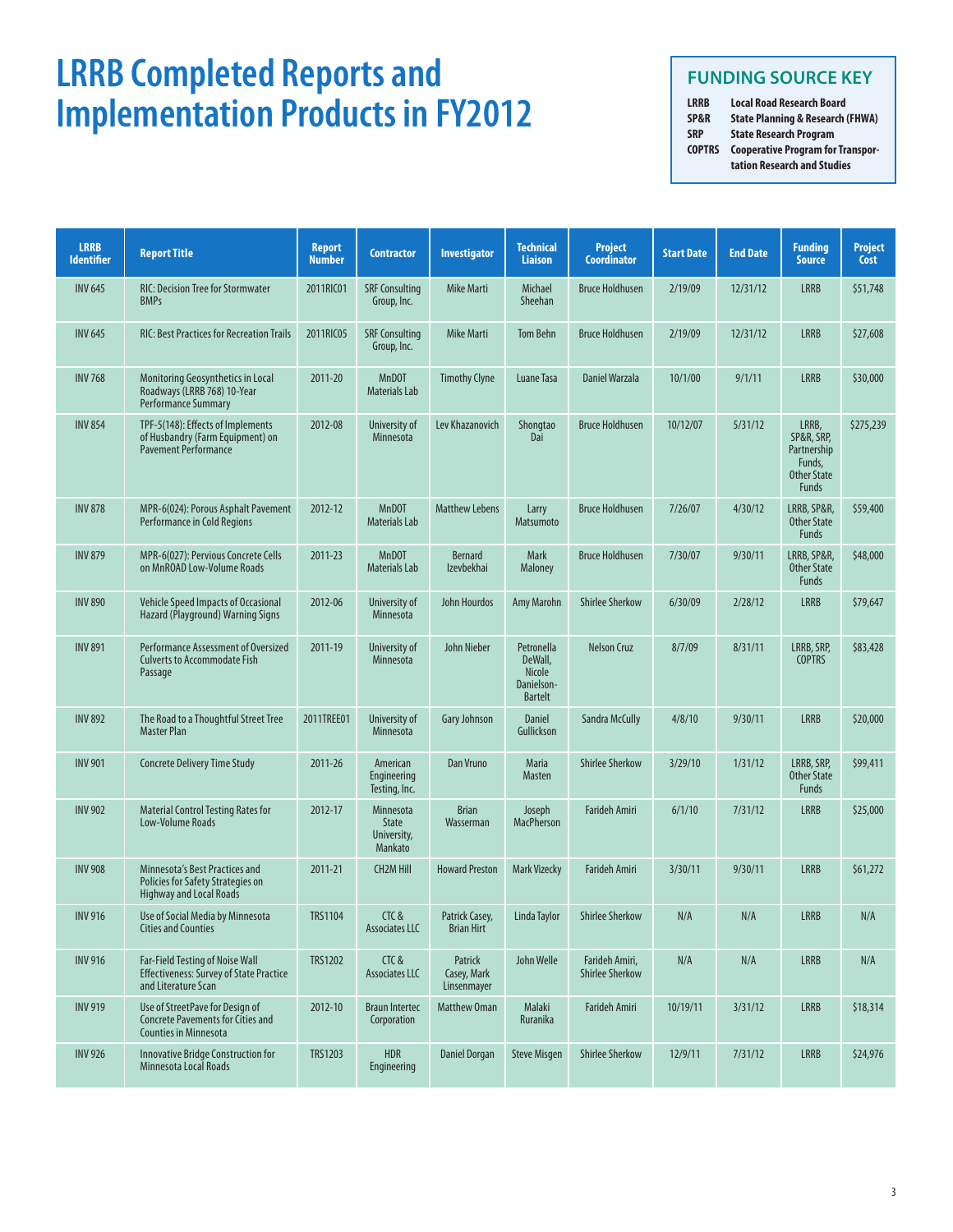|                    |                                                        |                     |                               |                                                                                         |                             |                               |                   | <b>COPTRS</b><br>LRRB<br><b>SP&amp;R</b><br>SRP | <b>COMMON FUNDING SOURCES</b><br><b>Research and Studies</b> | <b>Cooperative Program for Transportation</b><br>State Planning & Research (FHWA)<br><b>Local Road Research Board</b><br><b>State Research Program</b> |                |        |
|--------------------|--------------------------------------------------------|---------------------|-------------------------------|-----------------------------------------------------------------------------------------|-----------------------------|-------------------------------|-------------------|-------------------------------------------------|--------------------------------------------------------------|--------------------------------------------------------------------------------------------------------------------------------------------------------|----------------|--------|
|                    |                                                        | <b>LR</b><br>Active | aa<br>az                      | Research Projects in FY2012<br><b>ROAD RESEARCH<br/>BOARD</b><br>≊<br><b>LOCAL</b><br>N | <b>ESEARCH</b>              |                               |                   |                                                 |                                                              |                                                                                                                                                        |                |        |
| LRRB<br>Identifier | Title                                                  | Contract#           | Contractor                    | Investigator                                                                            | <b>Technical</b><br>Liaison | <b>Project</b><br>Coordinator | <b>Start Date</b> | <b>End Date</b>                                 | Funding<br>Source                                            | <b>Total Cost</b>                                                                                                                                      | Amount<br>Paid | % Paid |
|                    | RIC Implementation of Research Findings, FY2009-FY2011 | 93463               | SRF Consulting Group,<br>Inc. | Mike Marti                                                                              | <b>Rich Sanders</b>         | Farideh Amiri                 | 4/17/09           | 12/31/12                                        | LRRB                                                         | \$497,697                                                                                                                                              | \$482,022      | 97%    |
|                    | RIC Implementation of Research Findings, 2012-2014     | 98383               | SRF Consulting Group,<br>Inc. | Mike Marti                                                                              | <b>Rich Sanders</b>         | Farideh Amiri                 | 6/20/11           | 7/31/14                                         | LRRB                                                         | \$465,497                                                                                                                                              | \$92,581       | 20%    |
|                    | RIC: Best Value Procurement Development                | 93103W016           | <b>HNTB</b> Corporation       | Steve Howe                                                                              | None                        | Farideh Amiri                 | 8/5/09            | 7/31/12                                         | LRRB,<br>Partnership<br>Funds                                | \$140,547                                                                                                                                              | \$90,626       | 64%    |
|                    | RIC: Dust Control                                      | 93463 Task 6.7      | SRF Consulting Group,<br>Inc. | Mike Marti                                                                              | <b>Rich Sanders</b>         | Farideh Amiri                 | 1/22/11           | 12/31/12                                        | LRRB                                                         | \$31,350                                                                                                                                               | \$25,000       | 80%    |
|                    | RIC: ADA Transition Plan for Local Agencies            | 98383 Task 1        | SRF Consulting Group,<br>Inc. | Mike Marti                                                                              | Mitch Rasmussen             | Farideh Amiri                 | 6/20/11           | 7/31/14                                         | LRRB                                                         | \$29,119                                                                                                                                               | \$29,119       | 100%   |
|                    | RIC: Complete Streets                                  | 98383 Task 2        | SRF Consulting Group,<br>Inc. | Mike Marti                                                                              | Jeff Hulsether              | Farideh Amiri                 | 6/20/11           | 7/31/14                                         | LRRB                                                         | \$45,708                                                                                                                                               | \$12,680       | 28%    |
|                    | <b>RIC: Unpaved Roads</b>                              | 98383 Task 3        | SRF Consulting Group,<br>Inc. | Mike Marti                                                                              | $\mathbb{B}$                | Farideh Amiri                 | 6/20/11           | 7/31/14                                         | LRRB                                                         | \$48,336                                                                                                                                               | S,             | 0%     |
|                    | RIC: Toward Zero Deaths                                | 98383 Task 4        | SRF Consulting Group,<br>Inc. | Mike Marti                                                                              | <b>TBD</b>                  | Farideh Amiri                 | 6/20/11           | 7/31/14                                         | LRRB                                                         | \$94,304                                                                                                                                               | $\Im$          | 0%     |
|                    | RIC: Research and Implementation Roadmapping           | 98383 Task 5        | SRF Consulting Group,<br>Inc. | Mike Marti                                                                              | ΠBD                         | Farideh Amiri                 | 6/20/11           | 7/31/14                                         | LRRB                                                         | \$141,452                                                                                                                                              | S,             | 0%     |

4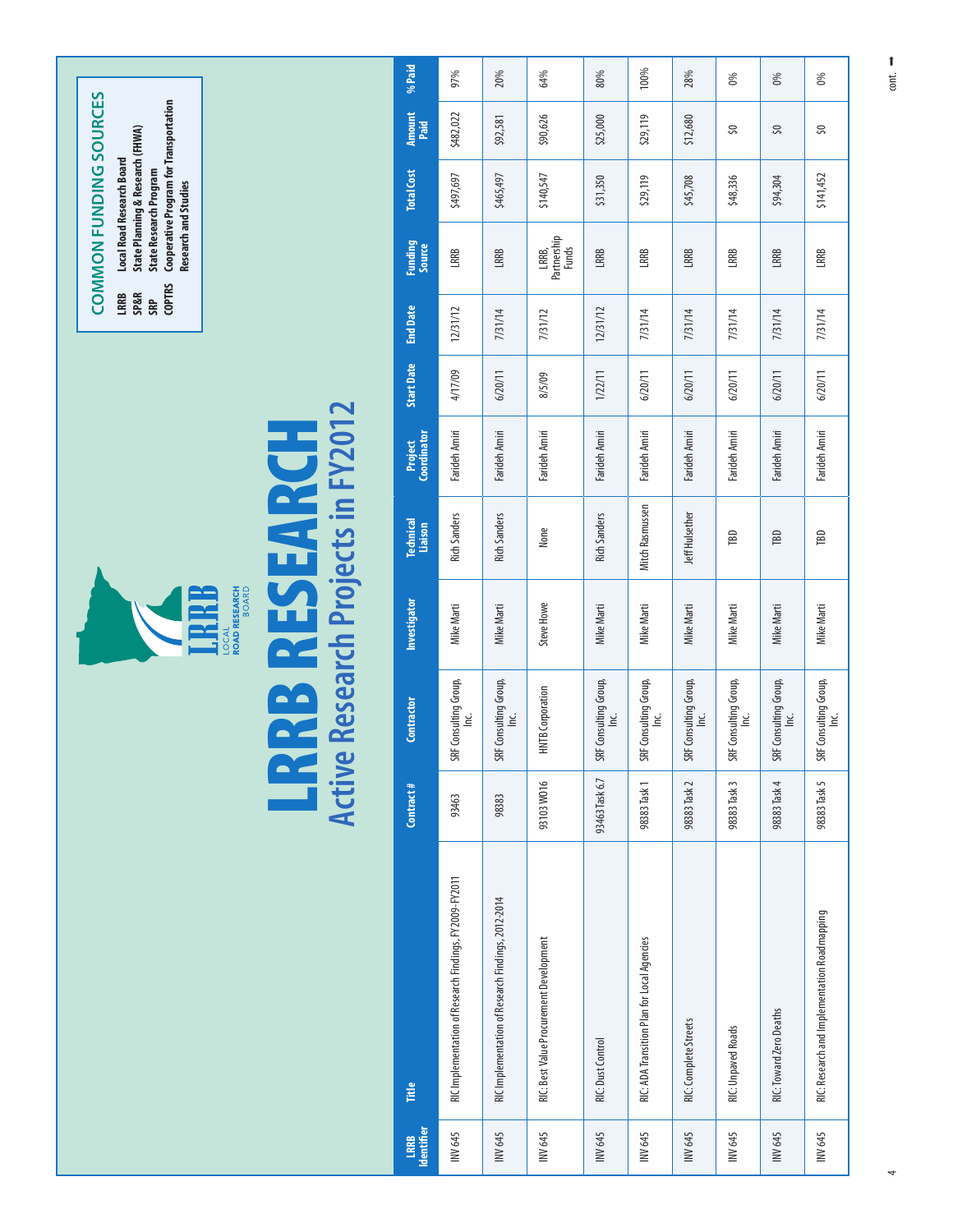| Identifier<br>LRRB  | Fitte                                                                                                            | Contract#    | Contractor                        | Investigator     | <b>Technical</b><br>Liaison | Project<br>Coordinator | <b>Start Date</b> | <b>End Date</b> | Funding<br>Source                                                 | <b>Total Cost</b> | Amount<br>Paid | % Paid |
|---------------------|------------------------------------------------------------------------------------------------------------------|--------------|-----------------------------------|------------------|-----------------------------|------------------------|-------------------|-----------------|-------------------------------------------------------------------|-------------------|----------------|--------|
| INV 645             | RIC: LRRB Outreach and Marketing                                                                                 | 98383 Task 6 | SRF Consulting<br>Group, Inc.     | Mike Marti       | Julie Skallman              | Farideh Amiri          | 6/20/11           | 7/31/14         | LRRB                                                              | \$60,826          | \$12,165       | 20%    |
| INV 645             | RIC: 2012 Truck Weight Enforcement Training Program                                                              | 99008W059    | Jniversity of<br><b>Minnesota</b> | Jim Grothaus     | <b>Richard Kjonaas</b>      | Daniel Warzala         | 4/12/12           | 8/31/13         | LRRB, Other<br>State Funds,<br>SRP                                | \$30,000          | SQ.            | 0%     |
| INV 668             | Local Technical Assistance Program (LTAP), FY2011                                                                | 89261 W0225  | Jniversity of<br>Minnesota        | Jim Grothaus     | Julie Skallman              | Farideh Amiri          | 8/30/10           | 10/31/11        | Other Federal<br>Funds, LRRB                                      | \$440,500         | \$440,500      | 100%   |
| INV 668             | Local Technical Assistance Program (LTAP), FY2012                                                                | 99008W05     | Jniversity of<br>Minnesota        | Jim Grothaus     | Julie Skallman              | Farideh Amiri          | 9/23/11           | 11/30/12        | LRRB, Other<br>Federal Funds                                      | \$441,500         | \$220,750      | 50%    |
| INV 825,<br>INV 899 | Performance Monitoring of Olmsted CR 117/104 and Aggregate<br>Base Material Update                               | LAB899       | MnDOT Materials<br>Lab            | Matthew Lebens   | Michael Sheehan             | Alan Rindels           | 6/8/10            | 2/28/15         | LRRB                                                              | \$36,000          | S,             | 0%     |
| INV 840-1           | Performance of PG 52-34 Oil on Local Roads                                                                       | LAB840       | MnDOT Materials<br>Lab            | Shongtao Dai     | <b>Brian Noetzelman</b>     | Daniel Warzala         | 6/22/06           | 12/31/11        | LRRB                                                              | \$56,200          | \$56,200       | 100%   |
| INV854              | TPF-5(148): Vibrating Wire and Horizontal Clip Data Analysis                                                     | 89261 WO101  | Jniversity of<br><b>Minnesota</b> | Ahmed Tewfik     | Thomas Burnham              | <b>Bruce Holdhusen</b> | 6/10/08           | 12/31/11        | Funds, Other<br>Partnership<br>State Funds<br>SP&R, SRP,<br>LRRB, | \$66,500          | \$66,500       | 100%   |
| INV 863             | TPF-5(153): Optimal Timing of Preventive Maintenance for<br>Addressing Environmental Aging in HMA Pavements      | 95099        | Asphalt Institute                 | Mike Anderson    | <b>Thomas Wood</b>          | <b>Bruce Holdhusen</b> | 3/30/10           | 11/30/13        | LRRB, SP&R,<br>Other Federal<br>Funds                             | \$286,185         | \$81,913       | 29%    |
| INV 864             | MPR-6(022): Recycled Asphalt Pavements                                                                           | LAB864       | MnDOT Materials<br>Lab            | Eddie Johnson    | Gregory Johnson             | <b>Bruce Holdhusen</b> | 1/4/08            | 12/31/12        | SP&R, LRRB,<br>Other State<br>Funds                               | \$275,000         | \$165,500      | 60%    |
| INV 865             | TPF-5(132): Low Temperature Cracking in Asphalt-Phase II                                                         | 89261 W0103  | University of<br><b>Minnesota</b> | Mihai Marasteanu | Timothy Clyne               | <b>Bruce Holdhusen</b> | 6/17/08           | 8/31/12         | LRRB, SP&R,<br>SRP                                                | \$475,000         | \$305,660      | 64%    |
| INV 867             | TPF-S(149): Composite Pavements Design and Construction<br>Guidelines for Thermally Insulated Concrete Pavements | 89261W090    | University of<br>Minnesota        | Lev Khazanovich  | Timothy Clyne               | Nelson Cruz            | 1/30/08           | 1/30/13         | SP&R, LRRB                                                        | \$438,980         | \$366,987      | 84%    |
| <b>INV 868</b>      | MPR-6(029): HMA Surface Characteristics Related to Ride, Texture,<br>Friction, Noise and Durability              | 98283        | Purdue University                 | Rebecca McDaniel | Timothy Clyne               | <b>Bruce Holdhusen</b> | 8/11/11           | 7/3/13          | SP&R, LRRB,<br>Other State<br><b>Funds</b>                        | \$50,000          | \$14,635       | 29%    |
| <b>INV 868</b>      | MPR-6(029): HMA Surface Characteristics                                                                          | LAB868       | MnDOT Materials<br>Lab            | Timothy Clyne    | Gregory Johnson             | <b>Bruce Holdhusen</b> | 9/18/07           | 6/30/13         | LRRB, SP&R,<br>Other State<br>Funds                               | \$250,000         | \$122,625      | 49%    |
| INV897              | Developing Salt-Tolerant Sod Mixtures for Use as Roadside Turf in<br>Minnesota                                   | 89261 W0211  | University of<br>Minnesota        | Eric Watkins     | Dwayne Stenlund             | Daniel Warzala         | 6/8/10            | 8/31/14         | LRRB                                                              | \$176,516         | \$61,779       | 35%    |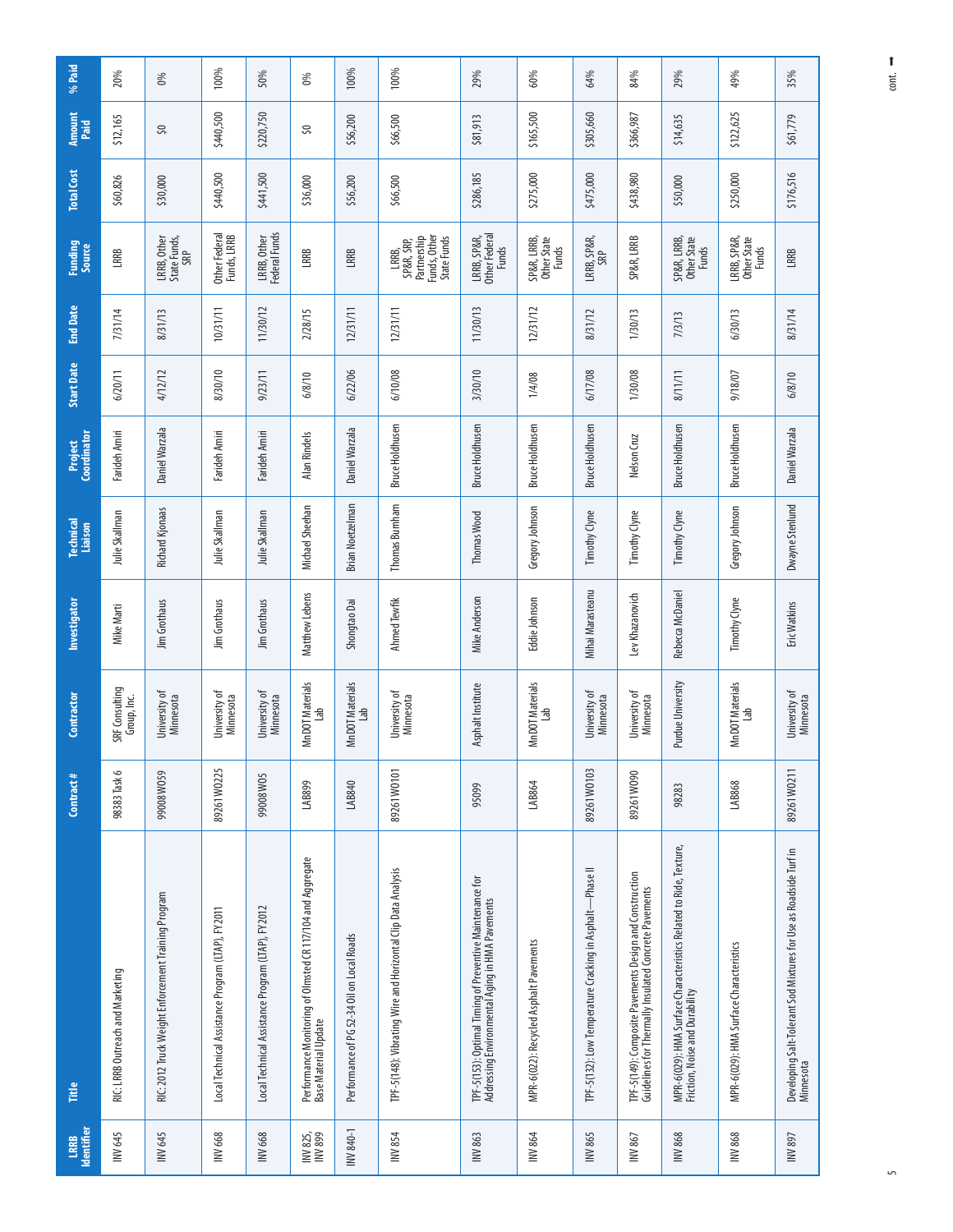| Identifier<br>LRRB | Fitte                                                                                                                                                          | Contract #  | Contractor                             | Investigator                    | <b>Technical</b><br>Liaison | Project<br>Coordinator | <b>Start Date</b> | <b>End Date</b> | <b>Funding</b><br>Source          | <b>Total Cost</b> | Amount<br>Paid | % Paid |
|--------------------|----------------------------------------------------------------------------------------------------------------------------------------------------------------|-------------|----------------------------------------|---------------------------------|-----------------------------|------------------------|-------------------|-----------------|-----------------------------------|-------------------|----------------|--------|
| <b>INV 898</b>     | Estimating the Crash Reduction and Vehicle Dynamic Effects of<br>Flashing LED Stop Signs                                                                       | 89261 WO195 | Jniversity of<br>Minnesota             | Gary Davis                      | Bradley Estochen            | Shirlee Sherkow        | 6/28/10           | 11/30/12        | LRRB, ITS<br>Institute,<br>COPTRS | \$112,000         | \$40,000       | 36%    |
| INV 900            | Hennepin/Minneapolis LED Light Study                                                                                                                           | 96737       | Hennepin County                        | Robb Luckow                     | Susan Zarling               | Shirlee Sherkow        | 6/25/10           | 9/30/12         | LRRB                              | \$50,000          | \$48,000       | 96%    |
| INV 903            | RIC: Best Practices for Sign Reduction on the Local System                                                                                                     | 98039       | CH2M Hill                              | Howard Preston                  | Mark Vizecky                | Farideh Amiri          | 6/6/11            | 7/31/12         | LRRB                              | \$26,515          | \$19,081       | 72%    |
| <b>INV 904</b>     | Stripping of Hot Mixed Asphalt Pavements Under Chip Seals                                                                                                      | LAB904      | MnDOT Materials<br>Lab                 | Thomas Wood                     | Thomas Tesch                | Daniel Warzala         | 7/19/10           | 12/31/12        | <b>LRRB</b>                       | \$40,000          | \$22,000       | 55%    |
| INV 906            | LTAP Gravel Road Maintenance Independent Online Distance<br>Training (ODL)                                                                                     | 89261 W0230 | Jniversity of<br>Minnesota             | Jim Grothaus                    | <b>Richard West</b>         | Daniel Warzala         | 11/3/10           | 5/31/12         | LRRB                              | \$45,000          | \$45,000       | 100%   |
| INV 907            | Impact of Garbage Haulers on Pavement Performance                                                                                                              | 98108       | University, Mankato<br>Minnesota State | W. James Wilde                  | Deb Bloom                   | Daniel Warzala         | 2/22/11           | 8/31/13         | LRRB                              | \$54,000          | \$2,000        | 4%     |
| INV 909            | Planning and Implementation of Complete Streets at Multiple<br>Scales                                                                                          | 110M80066   | Jniversity of<br>Minnesota             | Carissa Schively<br>Slotterback | Scott Bradley               | <b>Bruce Holdhusen</b> | 10/4/11           | 6/30/13         | SRP, LRRB                         | \$101,271         | \$11,252       | 11%    |
| <b>II6 AM</b>      | Best Practices Synthesis and Guidance in At-Grade Trail Crossing<br><b>Treatments</b>                                                                          | 89264W04    | Jniversity of<br>Madison<br>Wisconsin- | David Noyce                     | Lisa Austin                 | <b>Bruce Holdhusen</b> | 6/14/11           | 10/31/12        | SRP, LRRB                         | \$96,866          | \$51,662       | 53%    |
| INV 912            | Improved Approach to Enforcement of Road Weight Restrictions                                                                                                   | 99008W013   | Jniversity of<br>Minnesota             | Rajesh Rajamani                 | Benjamin<br>Timerson        | Nelson Cruz            | 9/21/11           | 11/30/13        | SRP, LRRB                         | \$90,000          | \$20,000       | 22%    |
| INV 913            | LRRB Workshop: Shaping Research on Systems Planning for Local<br>Roads                                                                                         | 89261 W0258 | Jniversity of<br>Minnesota             | Linda Preisen                   | Susan Miller                | Farideh Amiri          | 2/4/11            | 11/30/11        | LRRB                              | \$22,093          | \$22,093       | 100%   |
| <b>NV914</b>       | Research Using Waste Shingles for Stabilization or Dust Control for<br>Gravel Roads and Shoulders                                                              | LAB914      | MnDOT Materials<br>Lab                 | Thomas Wood                     | Tim Stahl                   | Daniel Warzala         | 5/11/11           | 1/31/14         | LRRB, SRP                         | \$77,000          | S,             | 0%     |
| <b>INV915</b>      | Implications of Modifying State Aid Standards: Urban, New or<br>Reconstruction (Mn Rules 8820.9936) to Accommodate Various<br>Roadway Users (Complete Streets) | 89264W07    | Jniversity of<br>Madison<br>Wisconsin  | David Noyce                     | Paul Stine                  | <b>Bruce Holdhusen</b> | 6/28/11           | 11/30/12        | LRRB                              | \$117,700         | \$17,246       | 15%    |
| NV 916             | LRRB Technical Transfer Material Development                                                                                                                   | 98725       | CTC & Associates<br>LLC                | Patrick Casey                   | Julie Skallman              | Sandra McCully         | 5/20/11           | 9/30/13         | LRRB                              | \$71,804          | \$41,012       | 57%    |
| <b>INV917</b>      | Two-Lane Roundabout Field Research Regarding Signing and<br>Striping                                                                                           | 89261 W0271 | University of<br>Minnesota             | John Hourdos                    | Kristin Asher               | Shirlee Sherkow        | 6/30/11           | 10/31/13        | LRRB                              | \$105,000         | \$25,000       | 24%    |
| <b>BL6 ANI</b>     | Implementation of TONN 2010                                                                                                                                    | 98319       | University, Mankato<br>Minnesota State | W. James Wilde                  | <b>Rich Sanders</b>         | Farideh Amiri          | 5/4/11            | 12/31/12        | LRRB, SRP                         | \$35,000          | 50             | $\%$   |
| INV 921            | Frost Video Update and Enhancement                                                                                                                             | 00669       | SRF Consulting<br>Group, Inc.          | Mike Marti                      | Benjamin Worel              | Shirlee Sherkow        | 6/14/12           | 8/31/13         | Partnership<br>Funds<br>LRRB,     | \$63,271          | S,             | 0%     |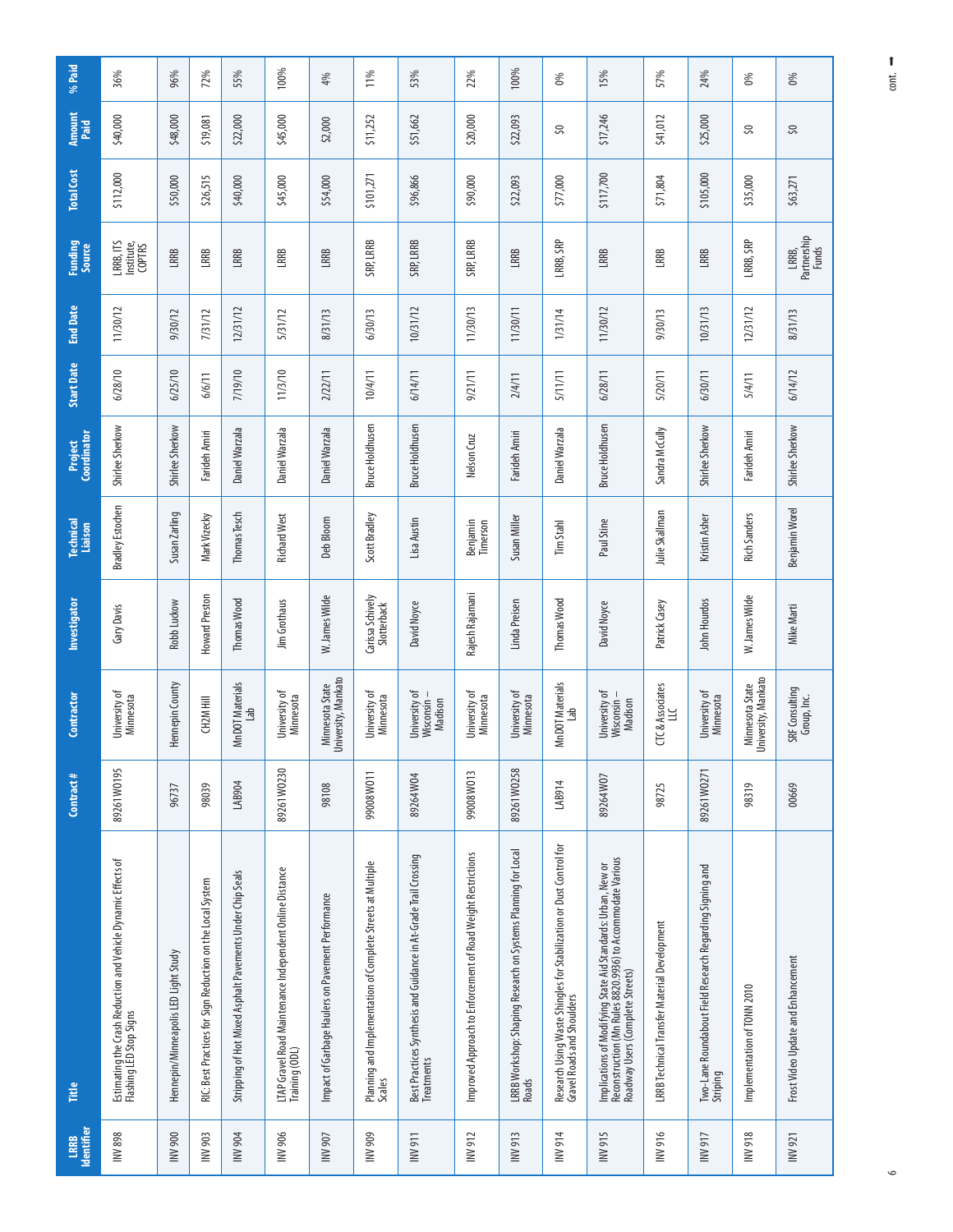| Identifier<br>LRRB | Ĕ                                                                                                                                      | Contract#   | Contractor                        | Investigator           | <b>Technical</b><br>Liaison | Coordinator<br><b>Project</b> | <b>Start Date</b> | <b>End Date</b> | <b>Funding</b><br>Source | <b>Total Cost</b> | <b>Amount</b><br>Paid | % Paid |
|--------------------|----------------------------------------------------------------------------------------------------------------------------------------|-------------|-----------------------------------|------------------------|-----------------------------|-------------------------------|-------------------|-----------------|--------------------------|-------------------|-----------------------|--------|
| INV 922            | System Preservation Guide-A Planning Process for Local<br>Government Management of Transportation Networks                             | 99373       | SRF Consulting<br>Group, Inc.     | <b>Brian Shorten</b>   | Susan Miller                | Farideh Amiri                 | 1/19/12           | 11/30/14        | LRRB                     | \$698,876         | \$53,854              | 8%     |
| INV 923            | Guidelines for Local Concrete Infratructure and Updating the State<br>Aid Concrete Pavement Rehabilitation Best Practice Manual (2006) | 99008W07    | Jniversity of<br><b>Minnesota</b> | Jim Grothaus           | Ronald Dahlquist            | Shirlee Sherkow               | 9/23/11           | 5/31/12         | LRRB                     | \$37,000          | \$37,000              | 100%   |
| INV 925            | Advanced LED Warning Signs for Rural Intersections Powered by<br>Renewable Energy (ALERT) System - Phase II                            | 99008W025   | Minnesota-Duluth<br>University of | <b>Taek Kwon</b>       | Victor Lund                 | Alan Rindels                  | 12/14/11          | 6/30/14         | LRRB                     | \$86,596          | 50                    | 0%     |
| INV 927            | <b>LRRB Outreach Website</b>                                                                                                           | 340         | <b>HNTB</b> Corporation           | <b>Timm</b> Claudon    | Lowell Schafer              | Sandra McCully                | 2/2/12            | 1/31/14         | LRRB                     | \$99,991          | \$24,589              | 25%    |
| INV 929            | Investigation and Assessment of Colored Concrete Pavement                                                                              | LAB929      | MnDOT Materials<br>Lab            | Alexandra Akkari       | Dallas Larson               | <b>Bruce Holdhusen</b>        | 4/24/12           | 4/28/14         | LRRB                     | \$45,000          | 50                    | 0%     |
| INV 932            | Determination of Effective Impervious Area in Urban Watersheds                                                                         | 99008W054   | Jniversity of<br><b>Minnesota</b> | John Gulliver          | Scott Anderson              | Shirlee Sherkow               | 6/29/12           | 7/31/15         | LRRB                     | \$150,000         | S,                    | 0%     |
| <b>NV934</b>       | Field Evaluation of Friction Measurement and Applicator Control<br>Systems for Winter Road Maintenance                                 | 99008W056   | Jniversity of<br>Minnesota        | Rajesh Rajamani        | <b>Rich Sanders</b>         | Daniel Warzala                | 6/29/12           | 11/30/13        | LRRB                     | \$40,000          | S,                    | 0%     |
| NV 936             | <b>LRRB</b> Focus Groups                                                                                                               | 99008W060   | Jniversity of<br>Minnesota        | Linda Preisen          | <b>Richard West</b>         | Linda Taylor                  | 3/30/12           | 7/31/13         | LRRB                     | \$17,000          | \$4,257               | 25%    |
| <b>INV 998</b>     | FY2011 Operational Research Program for Local Transportation<br>Groups (OPERA)                                                         | 89261 W0210 | University of<br>Minnesota        | Jim Grothaus           | Mark Maloney                | Farideh Amiri                 | 9/9/10            | 9/30/11         | LRRB                     | \$90,000          | \$90,000              | 100%   |
| <b>INV 998</b>     | FY2012 Operational Research Program for Local Transportation<br>Groups (OPERA)                                                         | 99008W019   | University of<br>Minnesota        | <b>Jim Grothaus</b>    | Julie Skallman              | Farideh Amiri                 | 9/23/11           | 11/30/12        | LRRB                     | \$90,000          | S,                    | 0%     |
| <b>INV 999</b>     | RSS Report Publication Services, FY2011                                                                                                | 89261 W0219 | University of<br><b>Minnesota</b> | <b>Arlene Mathison</b> | Sandra McCully              | Sandra McCully                | 7/15/10           | 8/31/11         | SRP, LRRB                | \$35,913          | \$35,913              | 100%   |
| <b>INV 999</b>     | MnDOT RSS Report Publication Services, FY2012                                                                                          | 99008W018   | University of<br><b>Minnesota</b> | <b>Arlene Mathison</b> | Farideh Amiri               | Sandra McCully                | 10/11/11          | 11/30/12        | SRP, LRRB                | \$36,861          | \$28,936              | 79%    |